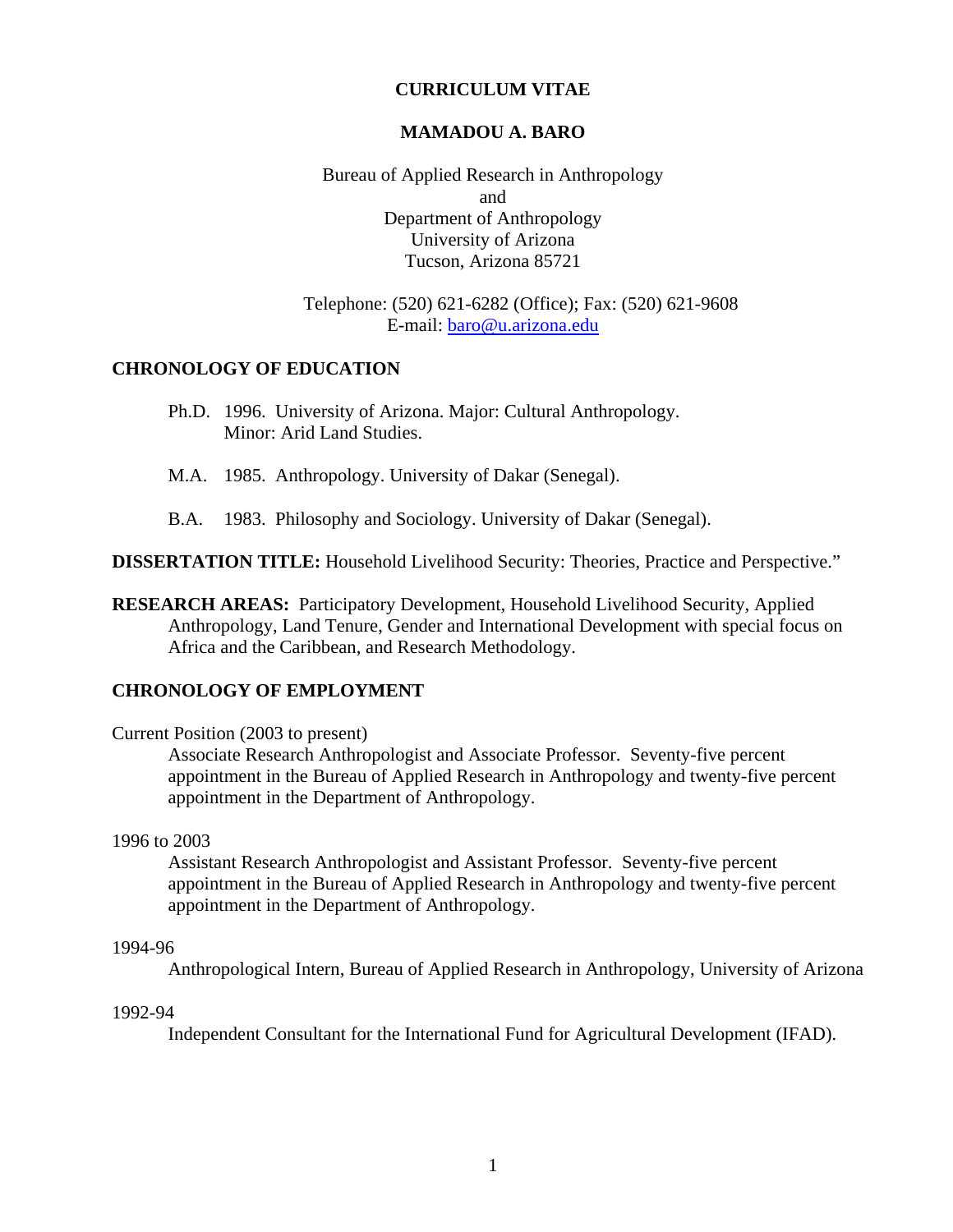# **HONORS AND AWARDS**

| 1987-93        | African American Institute Fellowship Award. United States Agency for<br>International Development Graduate Fellowship Award.                                                                                      |
|----------------|--------------------------------------------------------------------------------------------------------------------------------------------------------------------------------------------------------------------|
| 1986           | College of Social Sciences Junior Sabbatical Award, University of Dakar.                                                                                                                                           |
| 1985           | CRDI (Canadian Agency for International Development) Fund Award.                                                                                                                                                   |
| <b>SERVICE</b> |                                                                                                                                                                                                                    |
| 2004           | Organized a regional conference on "Conflict resolution and War Affected<br>Populations in Cote d'Ivoire" funded by the World Bank in collaboration with the<br><b>UN</b>                                          |
| 2003           | Presenter / Facilitator, WFP Symposium on HIV AIDS and Food Security in<br>Africa. Burundi                                                                                                                         |
| 2002           | Participated at the African Head of State Conference on "New Partnership for the<br>Development of Africa, Held in Dakar                                                                                           |
| 2001           | Organized an international conference on "Sustainable Food Security in West<br>Africa: From Analysis to Action", Burkina Faso, December 2001                                                                       |
| 2000           | Presenter/Facilitator, USGS Workshop on Carbon Sequestration projects in<br>Africa. Workshop held in Dakar and funded by the United Nations.                                                                       |
| 1999           | Organizer for the first major US-Africa Energy Conference, representing the<br>University at the conference, in Tucson for a week in November, with U.S.<br>Secretary of Energy, William Richardson in attendance. |
| 1999           | Organized a workshop on Urban Livelihood Security in West Africa. Workshop<br>held in Dakar, Senegal and Funded by FAO.                                                                                            |
| 1998           | Presenter/Facilitator, Famine Early Warning Systems Workshop on Vulnerability<br>Assessment. Workshop held in Addis Ababa and funded by USAID.                                                                     |
| 1997           | World Health Organization Advisor for the Multi-Country Study on Improving<br>Household Food and Nutrition Security for the Vulnerable, Kobe, Japan.                                                               |
| 1997           | Review of CARE-Internal Household Food Security studies in developing<br>countries.                                                                                                                                |
| 1997           | Facilitator, Workshop on Land Tenure Issues in the Sahel. CILS/Niamey.                                                                                                                                             |
| 1996-98        | Trainer, Household Livelihood Security Methodology in Chad, Haiti, Rwanda,<br>Malawi, Mali, and Niger.                                                                                                             |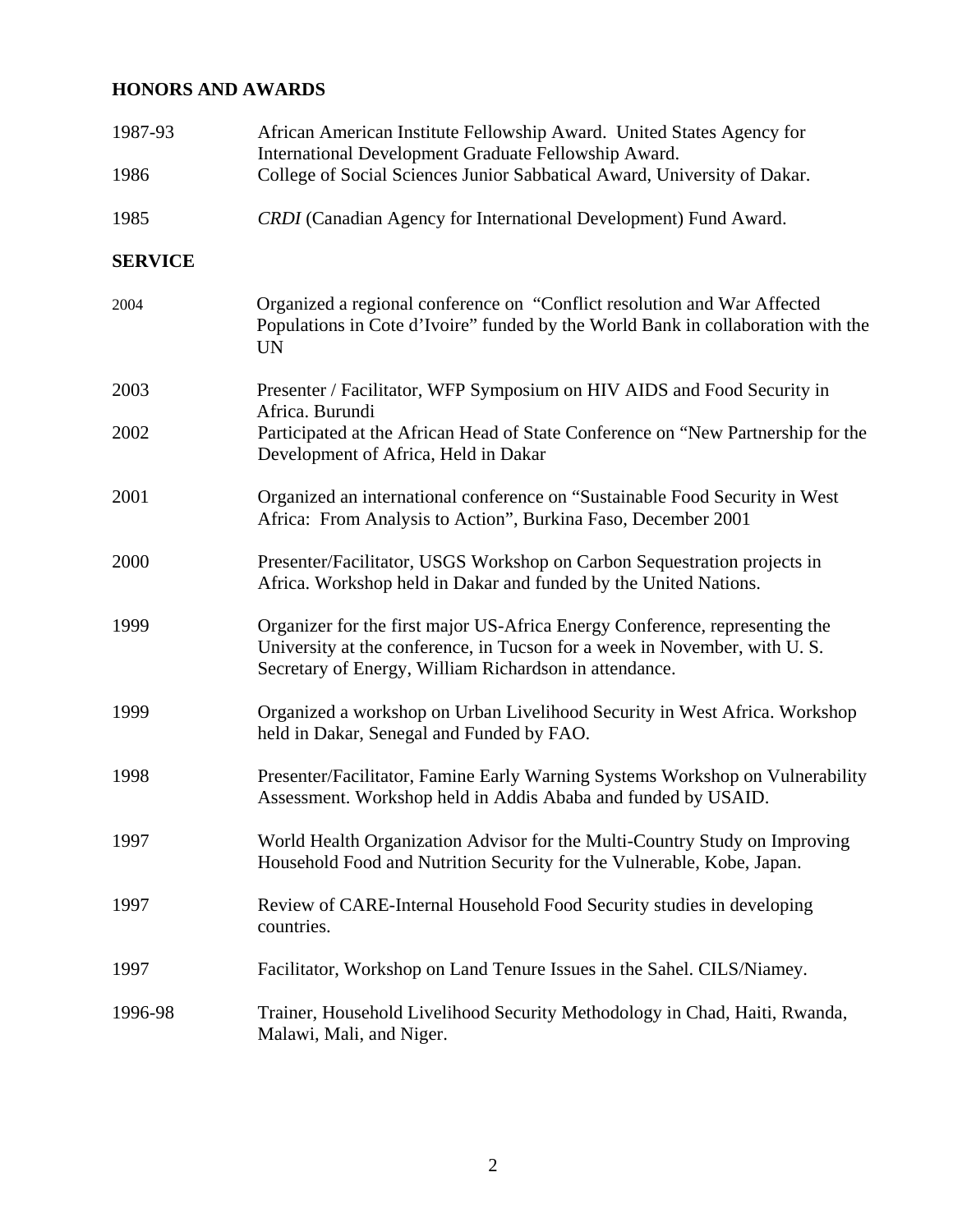# **PUBLICATIONS**

# **Chapters in Scholarly Books**

| 1993 | "Mauritania and Irrigated Development Projects: the Case of the Gorgol Perimeter"<br>In Risk and Tenure in Arid Lands, The University of Arizona Press, Pp.255-292. |
|------|---------------------------------------------------------------------------------------------------------------------------------------------------------------------|
| 1993 | "Crisis of Nationalism in Mauritania" in Risk and Tenure in Arid Lands, The<br>University of Arizona Press, Pp. 87-124.                                             |

# **Referred Journal Articles**

| 2002 | "Food Insecurity and Livelihood Systems In Northwest Haiti". Journal of <i>Political</i><br>Ecology                                                                              |
|------|----------------------------------------------------------------------------------------------------------------------------------------------------------------------------------|
| 1996 | "Participation of Women in Agricultural Education and Integration of Gender Issues<br>into Agricultural Curricula in Two Developing Countries" in <i>International Education</i> |
|      | 23 (2). [With Helen Henderson and Barbara Hutchinson]                                                                                                                            |

# **Scholarly Research Reports**

| 2004 | OIC-International-Guinea, A Baseline Study of Food and Livelihood Security in Pita<br>and Telemele, Guinea.                           |
|------|---------------------------------------------------------------------------------------------------------------------------------------|
| 2004 | Care International & World Bank, Study on War Affected Populations in Cote<br>d'Ivoire                                                |
| 2003 | FAO & GTZ, Dynamisme du Sida and les Communautes de Peche Artisanale au<br>Benin et en Uganda.                                        |
| 2003 | HIV/AIDS and Food Security in Burundi, WFP                                                                                            |
| 2003 | Rapid Assessment of refugee needs in Tucson and Phoenix, with Jodi Longbottom,<br>Sylvie Seytoux, Mette Brogden,                      |
| 2002 | Food Aid and HIV Aids in Congo Brazzaville, WFP                                                                                       |
| 2001 | Food Security in West Africa: Background, Conceptual Review, and Survey of<br><b>Current Activity. Catholic Relief Services (CRS)</b> |
| 2001 | Trends in the Food Security Situation in West Africa. Tango International, Tucson,<br>Arizona                                         |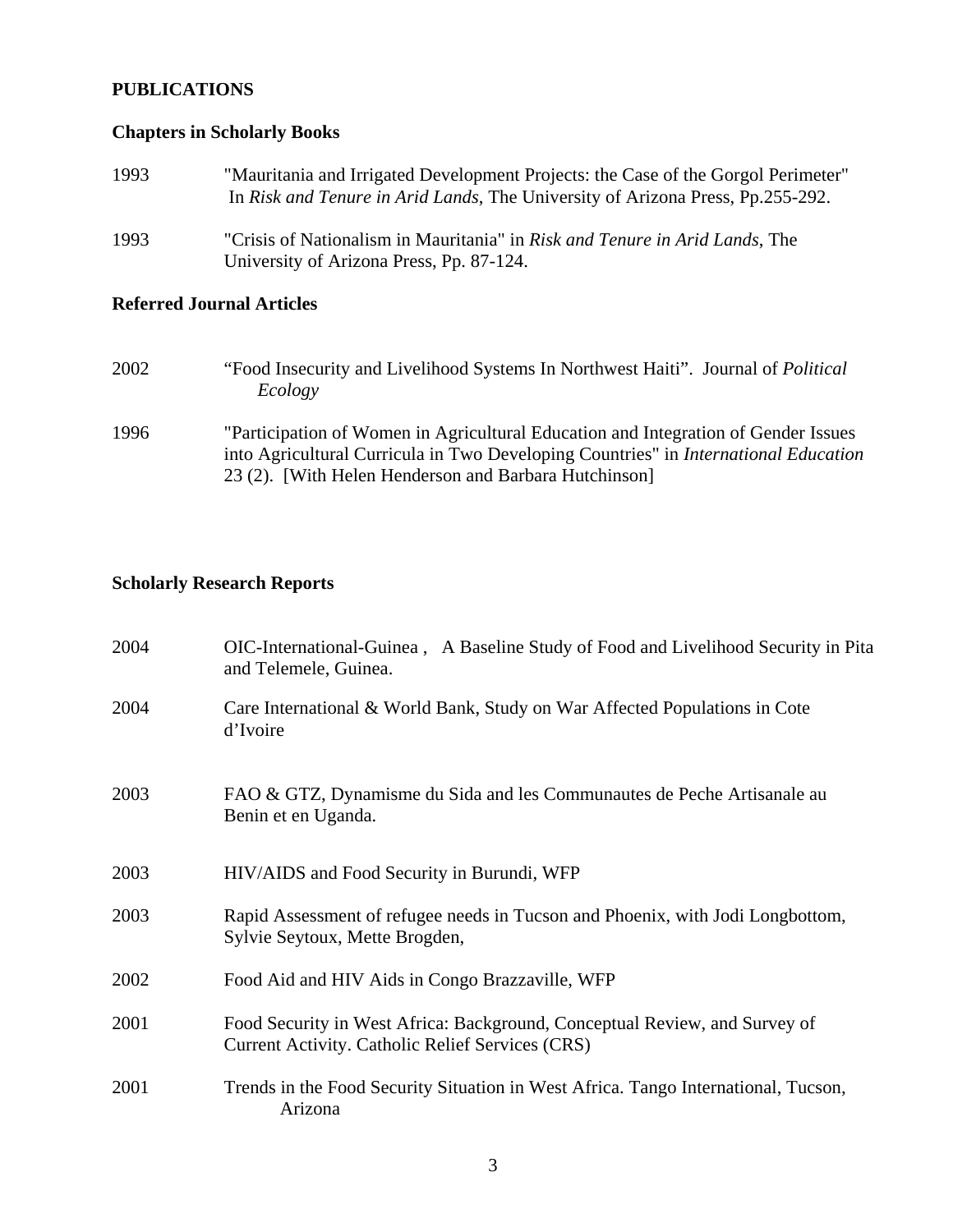| 2001 | Methods for the Identification and Analysis of Vulnerable Zones and Groups in the<br>Sahel. World Food Program and CILS                                                                                                              |
|------|--------------------------------------------------------------------------------------------------------------------------------------------------------------------------------------------------------------------------------------|
| 2000 | Socialization of scarcity in the Fuuta Region of Senegal. Study funded by<br>Conservation, Food, and Health                                                                                                                          |
| 1999 | Stratégies de Survie dans l'Aftout et l'Affole (Survival strategies in the Aftout and<br>Affole regions). Study funded by the World Food Program (WFP)                                                                               |
| 1998 | Systèmes de Productions et strategies de vie dans la region de Zinder (Production<br>Systems and Coping Strategies in the Region of Zinder). Study funded by USAID                                                                   |
| 1998 | Une etude de base des conditions de vie des menages dans le departement de Tahoua.<br>(A Baseline Study of Livelihood Security in the Department of Tahoua, Niger) 150 pp.                                                           |
| 1997 | A Baseline Study of Livelihood Security in the Department of the Artibonite, Center,<br>North, Northwest and West, Republic of Haiti. M. Baro and D. Woodson, Principal<br>Investigators. 472 pp.                                    |
| 1997 | Evaluation de la Securite des Conditions de Vie dans le Departement de Maradi au<br>Niger. (Monitoring of Livelihood Systems in the Department of Maradi in Niger).<br>Report presented to USAID, CARE, CRS and LW. 198 pp.          |
| 1996 | L'Etude des systemes de vie en milieu paysan du cercle de Koro-Mali. (Household<br>Livelihood Systems in the Region of Koro, Mali). Report presented to CARE-<br>International. 145 pp.                                              |
| 1996 | Rapid Food Security Assessment in Butare, Gitarama, and Gikongoro prefectures of<br>Rwanda. Report presented to CARE-International and the United Nations. 130 pp.                                                                   |
| 1995 | A Baseline Study of Livelihood Security in the Southern Peninsula of Haiti (with<br>Drexel Woodson). Report presented to Catholic Relief Services and USAID. 297 pp.                                                                 |
| 1995 | Household Livelihood Security in Northwest Haiti. Report presented to CARE-<br>International and USAID. 231 pp.                                                                                                                      |
| 1994 | Rapid Assessment of Food Security and the Impact of CARE Food Programming in<br>Northwest Haiti. Report presented to CARE-International and USAID. 98 pp.                                                                            |
| 1993 | Securite Alimentaire et Systemes d'Exploitation au Nord-Guera, Tchad (Food Security<br>and Production Systems in North-Guera, Chad). Report presented to the International<br>Fund for Agricultural Development, Rome. 138 pp.       |
| 1993 | A Socio-Economic Study of the Kanem Region, Chad. Report presented to the<br>International Fund for Agricultural Development, Rome. April). 110 pp.                                                                                  |
| 1991 | A Socio-Economic Study of Agricultural Villages in Guera and Batha Regions, Chad.<br>Report prepared for the International Fund for the Agricultural Development (with<br>Timothy Finan, Helen Henderson and Drexel Woodson). 56 pp. |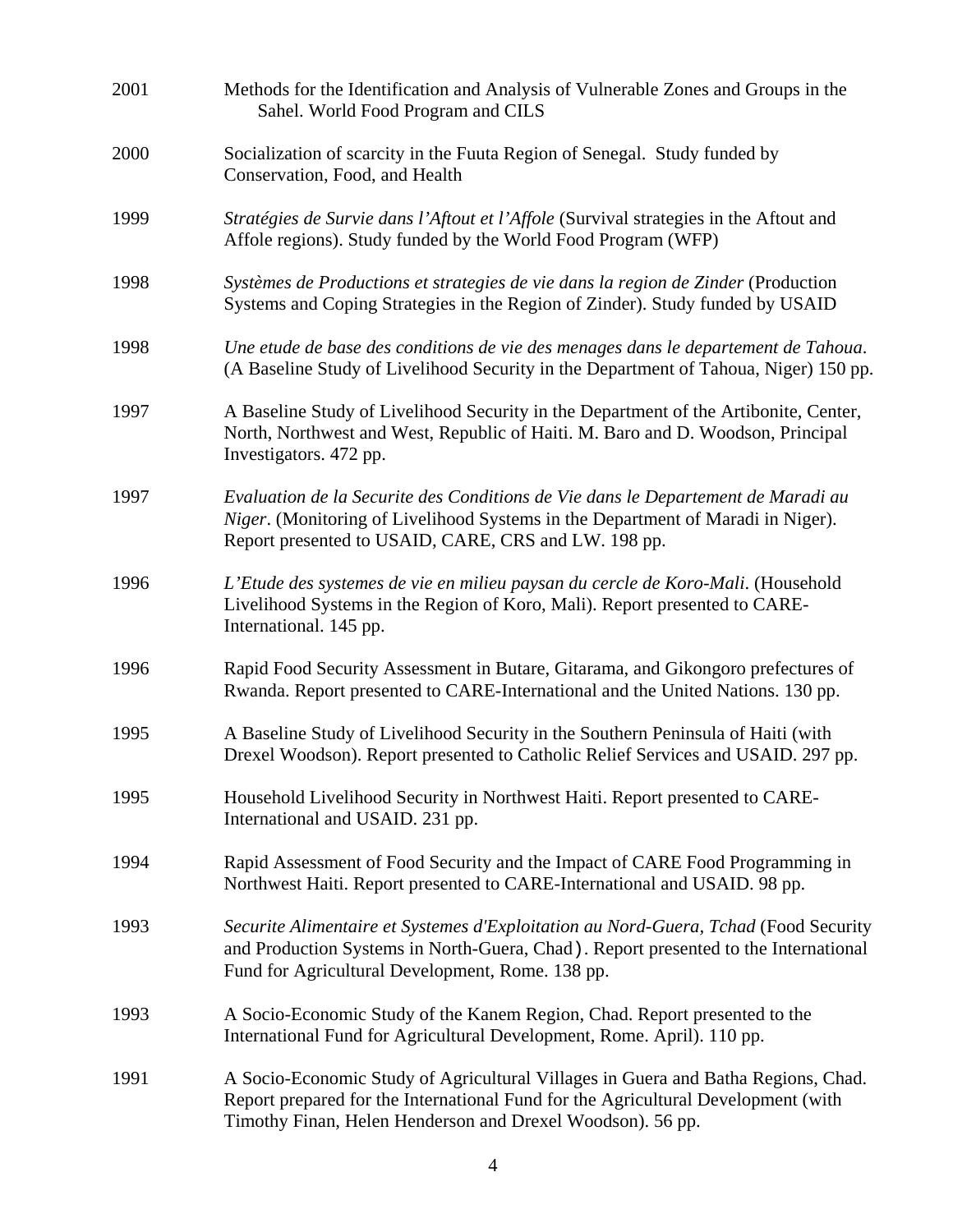| 1988 | A Recession Agriculture (Waalo) Survey in Guidimaka, Gorgol, Brakna and Trarza<br>Regions. Office of Arid Lands Studies, University of Arizona. 98 pp.                                                                                |
|------|---------------------------------------------------------------------------------------------------------------------------------------------------------------------------------------------------------------------------------------|
| 1985 | Traditions et Changements du Regime Foncier Rural de la Moyenne Vallee du Fleuve<br>Senegal. (Traditions and Change of the Land Tenure System in the Senegal River<br>Valley). These de Troisieme Cycle. University of Dakar. 210 pp. |
| 1984 | Contribution a une Etude Socio-Economique d'Experiences d'Amenagements Hydro-<br>Agricoles. Memoire de Troisieme Cycle. University of Dakar. 280 pp.                                                                                  |

# **SCHOLARLY PRESENTATIONS**

| 2005 | Globalisation et incidences sur les conditions de vie des ménages en milieu urbain.<br>Universite de Niamey, July 2005                                                                                                           |
|------|----------------------------------------------------------------------------------------------------------------------------------------------------------------------------------------------------------------------------------|
| 2003 | Le Sida: perceptions et comportements en Afrique de l'Ouest. Universite de Dakar,<br>June 2003                                                                                                                                   |
| 2002 | Climate variability and coping strategies in the Senegal River Valley. Paper presented<br>at the African Studies Association,                                                                                                    |
| 2001 | Geo-spatial Information and Household Livelihood Security: An Anthropological<br>Exploration. Paper presented at the Annual Meeting of the Society for Applied<br>Anthropology.                                                  |
| 2000 | Securite Alimentaire et programmes de reforestation au Sahel. (Food Security and<br>Reforestation Programs in the Sahel). Comite Inter-Etat de Lutte Contre la Secheresse.<br>Niamey, Niger.                                     |
| 1999 | Alternatives Approaches to Assessing Vulnerability. Paper presented at the Annual<br>Meeting of the Society for Applied Anthropology. Tucson, Arizona, April.                                                                    |
| 1999 | Privatization and Development: Recent Qualitative and Quantitative Evidence from<br>the Senegal River Valley. Paper presented at the Annual Meeting of the Society for<br>Applied Anthropology. Tucson, Arizona, April.          |
| 1999 | Traditional Pulaar Landscapes and Land Reforms. Paper presented at the Annual<br>Meeting of the Society for Applied Anthropology. Tucson, Arizona, April                                                                         |
| 1998 | Alternative Assessments of Household Livelihood Vulnerability. Paper presented at<br>the Annual Meeting of the Society for Applied Anthropology. San Juan, Porto Rico,<br>March.                                                 |
| 1997 | Measuring Household Vulnerability: A Case Study from Mali and Niger. Presentation<br>to The World Health Organization Symposium on Improving Household Food and<br>Nutrition Security for the Vulnerable. Kobe, Japan, November. |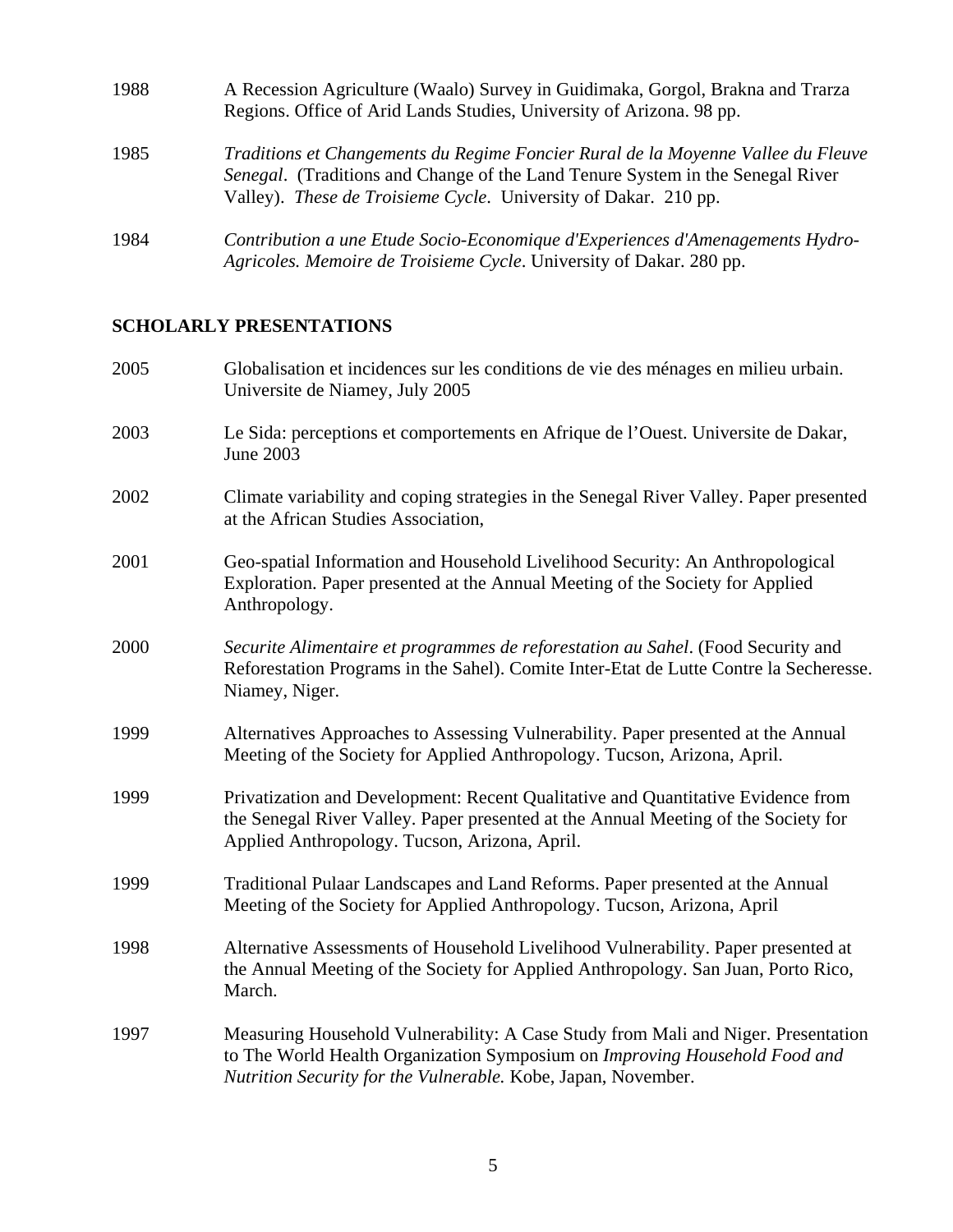- 1997 Common Property in the Context of Privatization and Development. Paper presented at The Annual Meeting of the American Anthropological Association. Washington, DC, 19-23 November.
- 1996 Livelihood and Food Security in Haiti. Paper presented by M. Baro and Drexel Woodson at the sessions entitled "Food Security Research and Policy" Annual Meeting of the Society for Applied Anthropology. Baltimore, MD

### **GRANTS AND CONTRACTS**

| 2004      | Study of Urban Poverty in Tucson. SBS                                                                                                                                         |
|-----------|-------------------------------------------------------------------------------------------------------------------------------------------------------------------------------|
| 2003      | Assessment of refugee needs in Tucson and Phoenix, Department of Economic<br>Security.                                                                                        |
| 1999-2003 | Creation of a GIS for Six Cities in Arid Environments: in Morocco, Senegal, Mali,<br>Niger, Tanzania, and Botswana. NSF Co-Principal Investigator.                            |
| 2000      | Understanding the Causes of Variability in Rural Haiti Livelihood Systems and Food<br>Security. Funded by the Vice President for Research, University of Arizona.             |
| 1999      | A study of the Impact of Dam Construction on Livelihood Security in the Fuuta<br>Region, Senegal. Proposal funded by the Conservation, Food & Health<br>Foundation. New York. |
| 1998      | Livelihood Systems and Coping Strategies in the Region of Tahoua, Niger. Project<br>funded by USAID and CARE-International                                                    |
| 1997      | Household Livelihood Security Study in the Department of Zinder, Niger. Project<br>funded by USAID                                                                            |
| 1997      | Household Livelihood Security Assessment in the Department of Maradi, Niger.<br>Project funded by USAID                                                                       |
| 1996      | Design and Implementation of a Socio-economic Study for the UA/USAID Malawi<br>Public Lands Utilization Study (PLUS). Funded by USAID (Co-Principal<br>Investigator).         |
| 1996      | Rapid Food Security Assessment Study in the Region of Koro, Mali. Project funded<br>by CARE-Norway (Principal Investigator, 100 percent level of effort).                     |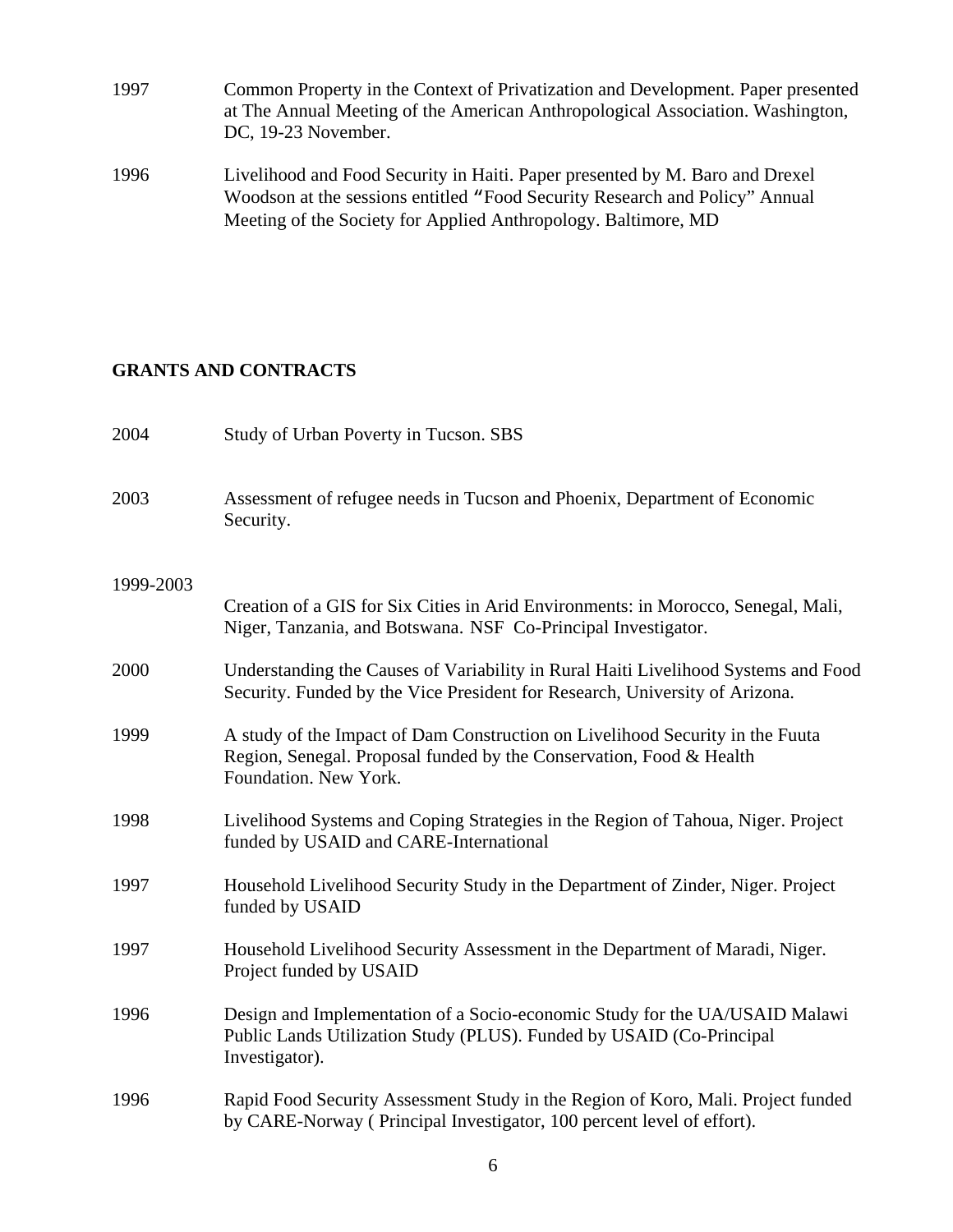| 1995 | Household Food Security Study in the Southern Peninsula of Haiti. Project funded by<br>the Catholic Relief Services (Co-Principal Investigator, 50 percent level of<br>effort).                                            |
|------|----------------------------------------------------------------------------------------------------------------------------------------------------------------------------------------------------------------------------|
| 1995 | Design and Implementation of a Rapid Food Security Assessment and a Baseline<br>Study in the Department of North, Northeast, Central and Artibonite of Haiti. Funded<br>by ADRA-International (Co-Principal Investigator). |
| 1994 | Baseline Study of Households in Northwest-Haiti. Funded by CARE-<br>International and USAID (Principal Investigator, 100 percent level of effort).                                                                         |
| 1994 | Design and Implementation of a Rapid Food Security Assessment Study in Three<br>Prefectures of Rwanda. Funded by CARE-International (Principal<br>Investigator, 100 percent level of effort).                              |
| 1993 | Chad Socio-Economic Survey of the Kanem Region, by the International Fund for<br>Agricultural Development (Co-Principal Investigator).                                                                                     |
| 1993 | CARE-Haiti Rapid Rural Appraisal in the Northwest, funded by CARE-<br>International and USAID (Principal Investigator, 100 percent level of effort).                                                                       |
| 1992 | A Study of Livelihood Systems in the Kanem Region. Funded by the<br>International Fund for Agricultural Development. (Co-Principal Investigator, 50<br>percent level of effort).                                           |
| 1991 | Chad Socio-Economic Survey of Guera and Batha Regions, Funded by the<br>International Funds for Agricultural Development (Rome). (Co-Principal Investigator,<br>50 percent level of effort).                               |

### **CONSULTANT**

| 2005      | Final Evaluation of World Vision Anti-Poverty Programs in Mauritania                             |
|-----------|--------------------------------------------------------------------------------------------------|
| 2004      | Mid-term Evaluation of World Vision Development programs in Haiti                                |
| 2004      | World Bank: War and Conflict resolution issues in Cote d'Ivoire.                                 |
| 2002-2003 | World Food Program. HIV/AIDS and Food Security in Africa                                         |
| 2001      | Catholic Relief Services. Perspectives on Overcoming Poverty in West Africa.                     |
| 2000      | USAID, Major Constraints to Food Insecurity in the Sahel and Methods to Assess<br>Vulnerability. |
| 1999      | World Food Program. Rapid Food Security Assessment in the Aftout and Affole<br>Regions.          |
| 1998      | USAID and Associates for Rural Development. Famine Early Warning Systems.                        |